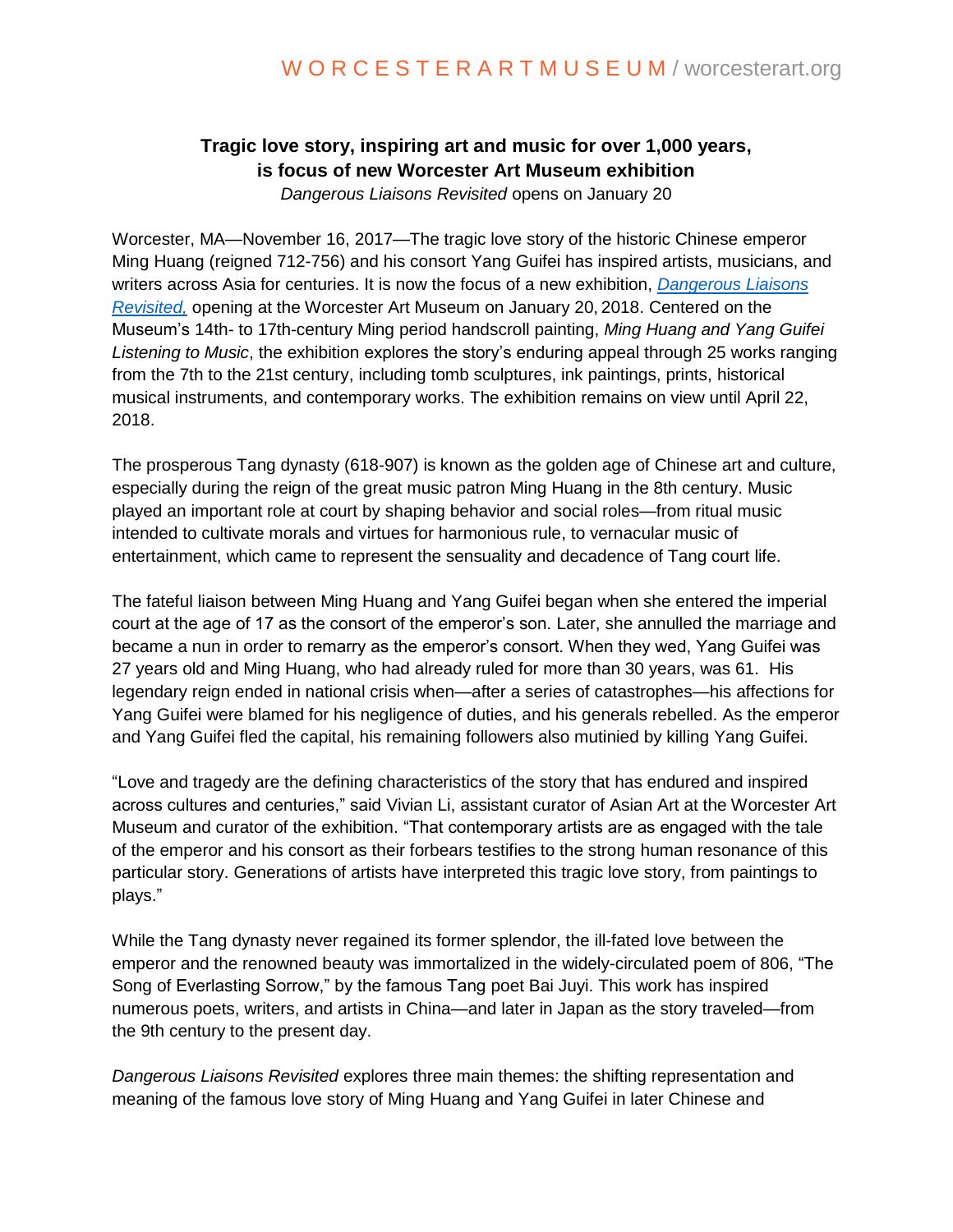Japanese art and culture; the role of music at the Chinese imperial court and as a metaphor for human desires; and the significance of the golden age of the Tang dynasty for later generations of artists, from the anonymous Ming period artist of the Worcester Art Museum's handscroll painting to contemporary artists.

In *Ming Huang and Yang Guifei Listening to Music*, the love between the emperor and his consort is expressed as they listen to an all-female orchestra at court. In addition to this painting and other works from the Museum's collection, the exhibition features another rare Ming period handscroll depicting an all-female orchestra at the Chinese Tang court from the Art Institute of Chicago, as well as historical Chinese musical instruments from the [Museum of Fine Arts,](http://www.mfa.org/)  [Boston.](http://www.mfa.org/) A *pipa* (lute), loaned by the [Boston Symphony Orchestra,](https://www.bso.org/) was acquired by the BSO on their first historic tour to China in 1979.

The ongoing relevance of the Tang dynasty's cosmopolitanism and extravagance is highlighted by two contemporary works, Wang Qingsong's photographic piece *Night Revels of Lao Li* (2000) and Peng Wei's six-panel ink painting *Coming Full Circle* (2015). *Night Revels of Lao Li* parodies a famous Tang period handscroll painting of a court official's degenerate night life. Wang's monumental photographic work evokes the wealth and luxury of the Tang period to comment on the commercialism and decadence of contemporary Chinese art and culture.

Peng Wei's *Coming Full Circle* draws on the popular landscape subject of Ming Huang's escape to remote west China with Yang Guifei after he abdicated the throne to rebel forces. However, in her painted landscape, Peng also includes excerpts from the historical correspondence among early 20th-century literary luminaries Boris Pasternak, Marina Tsvetayeva, and Rainer Maria Rilke in the summer of 1926. The juxtaposition of the classic Tang period green and blue landscape imagery representing Ming Huang's and Yang Guifei's escape along with the letters' text describing the plight and despair of Pasternak alienated in Stalinist Russia, Tsvetayeva living in poverty and alone in France, and Rilke suffering from leukemia in Switzerland creates new layers of meaning for both narratives that, like the other works in *Dangerous Liaisons Revisited,* transcends time and space.

## **Master Series Third Thursday Program:**

On Thursday, March 15 at 6 p.m., composer Shirish Korde and cellist Jan Mϋller-Szerwas will present a reinterpretation of ancient music at the Chinese Tang Court. The performance will include the premiere of a new solo work for cello by Korde, professor of music at the College of the Holy Cross, inspired by ancient Chinese melodies originally composed for the qin, a traditional Chinese instrument. A reception in the Museum's Renaissance Court, with cash bar and live music, will follow the lecture. The program is free with Museum admission.

Support for *Dangerous Liaisons Revisited* is provided by the E. Rhodes and Leona B. Carpenter Foundation. Additional support is provided by the Don and Mary Melville Contemporary Art Fund and the John M. Nelson Fund. [Master Series](http://www.worcesterart.org/events/master-series/) is presented with support from the Bernard and Louise Palitz Fund and is sponsored by [AbbVie.](https://www.abbvie.com/)